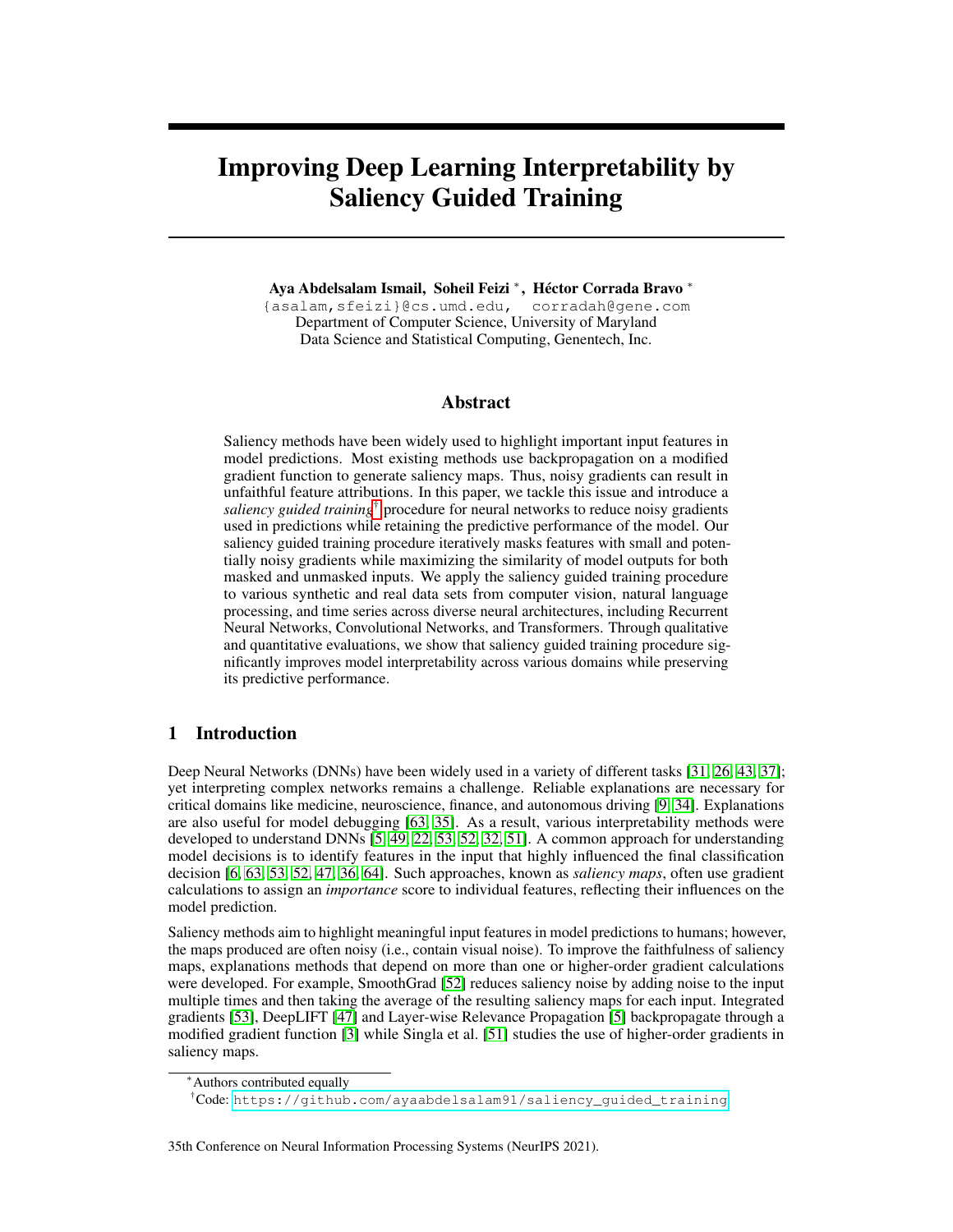In this paper, we take a different approach to improve the interpretability of deep neural networks instead of developing yet another saliency method, we propose a new *training procedure* that naturally leads to improved model explanations using current saliency methods. Our proposed training procedure, called *saliency guided training*, trains models that produce sparse, meaningful, and less noisy gradients without degrading model performance. This is done by iteratively masking input features with low gradient values (i.e., less important features) and then minimizing a loss function that combines (a) the KL divergence [\[27\]](#page-10-8) between model outputs from the original and masked inputs, and (b) the appropriate loss function for the model prediction. This procedure reduces noise in model gradients without sacrificing its predictive performance.

To demonstrate the effectiveness of our proposed saliency guided training approach, we consider a variety of classification tasks for images, language, and multivariate time series across diverse neural architectures, including Convolutional Neural Networks (CNNs), Recurrent Neural Network (RNNs), and Transformers. In particular, we observe that using saliency guided training in image classification tasks leads to a reduction in visual saliency noise and sparser saliency maps, as shown in Figure [2.](#page-4-0) Saliency guided training also improves the comprehensiveness of the produced explanations for sentiment analysis, and fact extraction tasks as shown in Table [1.](#page-6-0)

In multivariate time series classification tasks, we observe an increase in the precision and recall of saliency maps when applying the proposed saliency guided training. Interestingly, we also find that the saliency guided training reduces the vanishing saliency issue of RNNs [\[20\]](#page-9-4) as shown in Figure [6.](#page-8-0) Finally, we note that although we use the vanilla gradient for masking in the saliency guided training procedure, we observe significant improvements in the explanations produced after training by several other gradient-based saliency methods.

# 2 Background and Related Work

Interpretability is a rapidly growing area with several diverse lines of research. One strand of interpretability considers post-hoc explanation methods, aiming to explain why a trained model made a specific prediction for a given input. Post-hoc explanation methods can be divided into gradient-based methods [\[6,](#page-9-2) [53,](#page-11-2) [52,](#page-11-3) [47,](#page-11-5) [36,](#page-10-7) [46\]](#page-11-6) that can be reformulated as computing backpropagation for a modified gradient function and perturbation-based approaches [\[63,](#page-12-0) [54,](#page-11-7) [42,](#page-11-8) [57\]](#page-11-9) that perturb areas of the input and measure how much this changes the model output. Perkins et al. [\[40\]](#page-10-9) uses gradients for feature selection through Grafting. Another line of works aims to measure the reliability of interpretability methods. This can be done by creating standardize benchmarks with interpretability metrics [\[18,](#page-9-5) [21,](#page-10-10) [11,](#page-9-6) [56,](#page-11-10) [45,](#page-11-11) [41\]](#page-11-12) or debugging explanations [\[1,](#page-8-1) [24,](#page-10-11) [15,](#page-9-7) [2\]](#page-9-8) by identifying test cases where explanations fail. Others [\[4,](#page-9-9) [12,](#page-9-10) [44,](#page-11-13) [61,](#page-12-2) [20\]](#page-9-4) focus on modifying neural architectures for better interpretability. Similar to our line of work, Ghaeini et al. [\[14\]](#page-9-11) and Ross et al. [\[44\]](#page-11-13) incorporate explanations into the learning process. However, Ghaeini et al. [\[14\]](#page-9-11) relies on the existence of the ground truth explanations while Ross et al. [\[44\]](#page-11-13) relies on the availability of annotations about incorrect explanations for a particular input. Our proposed learning approach does not rely on such annotations; since most datasets only have ground truth labels, it may not be practical to assume the availability of positive or negative explanations.

Input level perturbation during training has been previously explored. [\[33,](#page-10-12) [19,](#page-9-12) [60,](#page-12-3) [50\]](#page-11-14) use attention maps to improve segmentation for weakly supervised localization. Wang et al. [\[59\]](#page-12-4) incorporates attention maps into training to improve classification accuracy. DeVries and Taylor [\[10\]](#page-9-13) masks out square regions of input during training as a regularization technique to improve the robustness and overall performance of convolutional neural networks. Our work focuses on a different task which is increasing model interpretability through training in a self-supervised manner.

In this paper, we evaluate our learning procedure with the following saliency methods: Gradient (GRAD) [\[6\]](#page-9-2) is the gradient of the output w.r.t the input. Integrated Gradients (IG) [\[53\]](#page-11-2) calculates a path integral of the model gradient to the input from a non-informative reference point. DeepLIFT (DL) [\[47\]](#page-11-5) compares the activation of each neuron to a reference activation; the relevance is the difference between the two activations. **SmoothGrad (SG)** [\[52\]](#page-11-3) samples similar input by adding noise to the input and then takes the average of the resulting sensitivity maps for each sample. Gradient SHAP (GS) [\[36\]](#page-10-7) adds noise to the input, then selects a point along the path between a reference point and input, and computes the gradient of outputs w.r.t those points.

We demonstrate the effectiveness of our training procedure using several neural network architectures: Convolution neural networks (CNNs) including VGG-16 [\[48\]](#page-11-15), ResNet [\[16\]](#page-9-14) and Temporal Convolu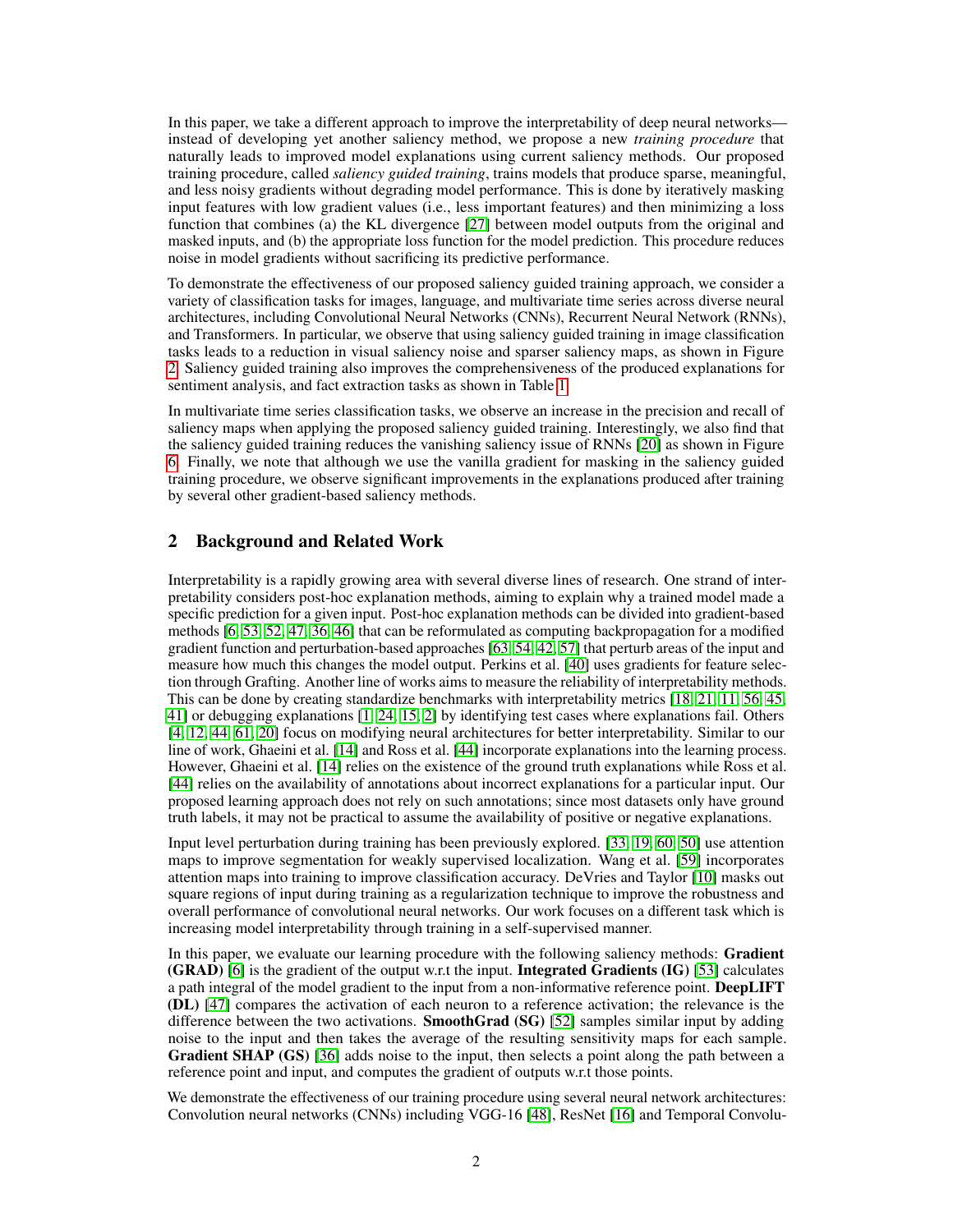tional Network (TCN) [\[38,](#page-10-13) [28,](#page-10-14) [7\]](#page-9-15), a CNN that handles sequences; Recurrent neural networks (RNNs) including LSTM [\[17\]](#page-9-16) and LSTM with Input-Cell Attention [\[20\]](#page-9-4); as well as Transformers [\[58\]](#page-11-16).

# 3 Notation

First, consider a classification problem on the input data  $\{(X_i, y_i)\}_{i=1}^n$  such that each  $X =$  $[x_1, \ldots, x_N] \in \mathbb{R}^N$  has N features and y is the label. Let  $f_\theta$  denote a neural network parameterized by  $\theta$ . The standard training of the network involves minimizing the cross-entropy loss  $\mathcal L$  over the training set as follows:

$$
\underset{\theta}{\text{minimize}} \quad \frac{1}{n} \sum_{i=1}^{n} \mathcal{L} \left( f_{\theta} \left( X_i \right), y_i \right) \tag{1}
$$

The gradient of the network output  $f_{\theta}(X)$  with respect to the input X is given by  $\nabla_X f_{\theta}(X)$ . Let S(.) be a sorting function such that  $S_e(Z)$  is the  $e^{th}$  smallest element in Z. Hence,  $S(\nabla_X f_\theta(X))$  is the sorted gradient. We define the input mask function  $M_k(.)$  such that  $M_k(S(X), X)$  replaces all  $x_i$  where  $S(x_i) \in \{S_e(x_i)\}_{e=0}^k$  with a mask distribution, i.e.,  $M_k(S(X), X)$  removes the k lowest features from  $X$  based on the order provided by  $S(X)$ .

For a language input, we use  $X = [x_1, \ldots, x_N]$  where  $x_i \in \mathbb{R}^d$  is the feature embedding representing the  $i^{th}$  word of the input. In that case,  $S(X)$  would sort elements of X based on the sum of the gradient of the embeddings for each word x and  $M_k(S(X), X)$  would mask the bottom k words according to that sorting. For a multivariate time series input, we use  $X = [x_{1,1}, \ldots, x_{F,1}, \ldots, x_{F,T}] \in \mathbb{R}^{F \times T}$ where T is the number of time steps and F is the number of features per time step.  $x_{i,t}$  is the input feature i at time t; sorting and masking would be done at the  $x_{i,t}$  level.

For two discrete probability distributions P and Q defined on the same probability space  $\mathcal{X}$ , the Kullback–Leibler (KL) divergence [\[27\]](#page-10-8) (or, relative entropy) from Q to P is given as  $D_{KL}$ :

$$
D_{\text{KL}}(P \parallel Q) = \sum_{x \in \mathcal{X}} P(x) \log \left( \frac{P(x)}{Q(x)} \right). \tag{2}
$$

# 4 Saliency Guided Training

<span id="page-2-0"></span>Existing gradient-based methods can produce noisy saliency maps as shown in Figure [1.](#page-2-0) The saliency map noise may be partially due to some uninformative local variations in partial derivatives. Using a standard training procedure based on ERM (expectation risk minimization), the gradient of the model w.r.t. the input (i.e.,  $\nabla_X f_\theta(X)$ ) may fluctuate sharply via small input perturbations [\[52\]](#page-11-3).



Figure 1: Saliency maps produced by typical training versus saliency guided training.

If gradient-based explanation methods faithfully interpret the model's predictions, irrelevant features should have gradient values close to zero. Building on this intuition, we introduce *saliency guided training*, a procedure to train neural networks such that input gradients computed from trained models provide more faithful measures to downstream (gradient-based) saliency methods. Saliency guided training aims to reduce gradient values of irrelevant features without sacrificing the model performance. During saliency guided training, for every input  $X$ , we create a new input  $X$  by masking the features with low gradient values as follows:

$$
X = M_k(S(\nabla_X f_\theta(X)), X)
$$
\n(3)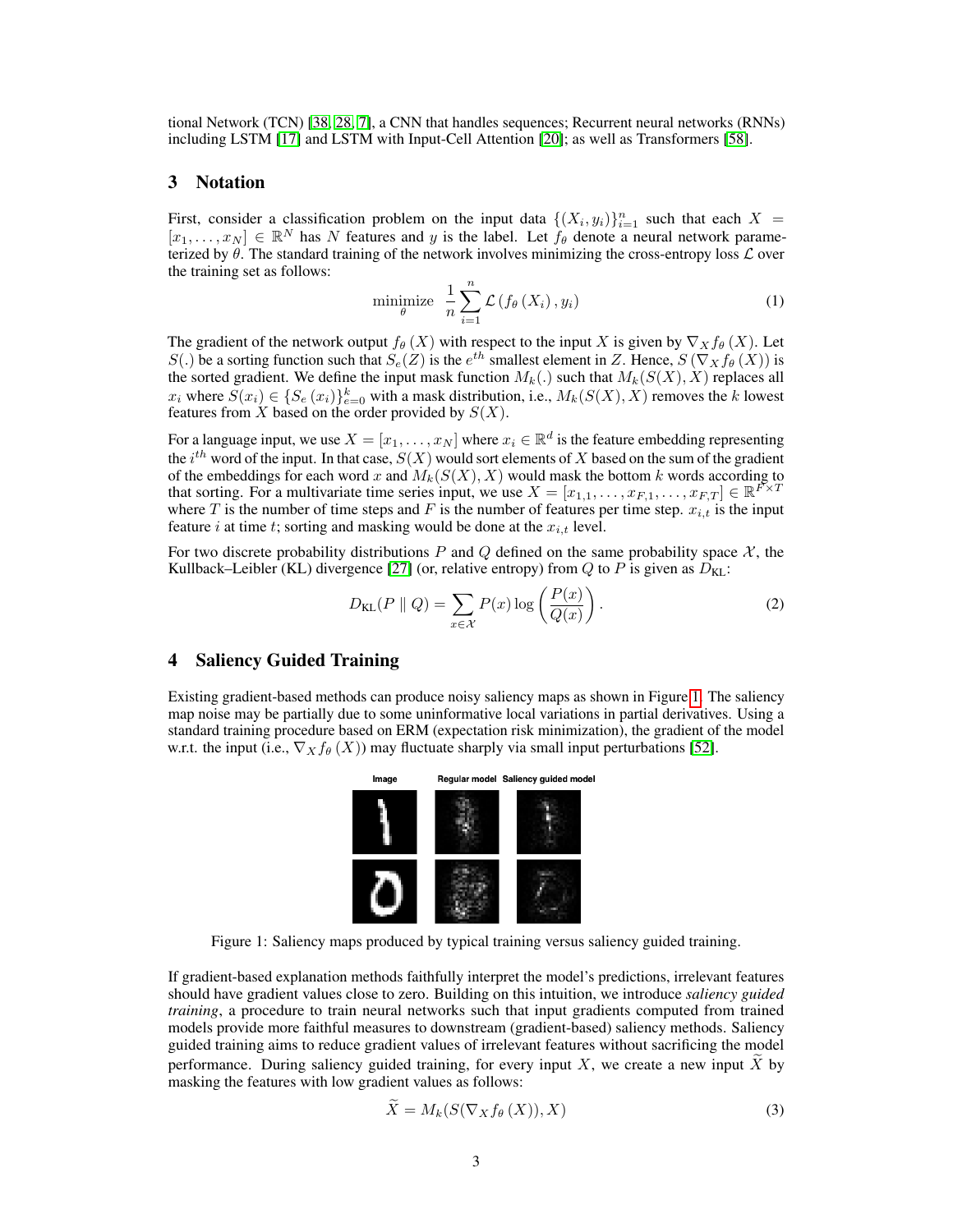$\widetilde{X}$  is then passed through the network which results in an output  $f_{\theta}(\widetilde{X})$ . In addition to the classification loss, the saliency guided training minimizes the KL divergence between  $f_\theta(X)$  and  $f_\theta(X)$  to ensure that the trained model produces similar output probability distributions over labels for both masked and unmasked inputs. The optimization problem for the saliency guided training is:

minimize 
$$
\frac{1}{n} \sum_{i=1}^{n} \left[ \mathcal{L} \left( f_{\theta} \left( X_i \right), y_i \right) + \lambda D_{KL} \left( f_{\theta} \left( X_i \right) \parallel f_{\theta} \left( \widetilde{X}_i \right) \right) \right]
$$
 (4)

where  $\lambda$  is a hyperparameter to balance between the cross-entropy classification loss and the KL divergence term. Since this loss function is differentiable with respect to  $\theta$ , it can be optimized using existing gradient-based optimization methods. The KL divergence term encourages the model to produce similar outputs for the original input X and masked input X. For this to happen, the model will need to learn to assign low gradient values to irrelevant features in model predictions. This potentially results in sparse and more faithful gradients as shown in Figure [1.](#page-2-0)

Masking functions: In images and time series data, features with low gradients are replaced with random values within the feature range. In language tasks, the masking function replaces the low salient word with the previous high salient word. This allows us to emphasize on high salient words and remove non-salient ones while maintaining the sentence length. The selection of  $k$  is dataset-dependent. It depends on the amount of irrelevant information in a training sample. For example, since most pixels in MNIST are uninformative, a larger  $k$  is desired. Detailed hyperparameters used is available in the appendix. Note that, only input features are masked during the saliency guided training.

Limitations: (a) Compared to traditional training, our proposed training procedure is more computationally expensive. Specifically, the memory needed is doubled since now in addition to storing the batch, we are storing the masked batch as well. Similar to adversarial training, this training process is slow and takes a larger number of epochs to converge. For example, the standard training of a CIFAR-10 model usually takes on average 118 epochs to converge where each epoch is roughly 24 seconds. Using the saliency guided training, the convergence takes about 124 epochs where each epoch takes roughly 75 seconds (all experiments on the same GPU). (b) Our training procedure requires two hyperparameters k and  $\lambda$  which might require a hyperparameter search (we find that  $\lambda = 1$  works well in all of our experiments).

Algorithm 1: Saliency Guided Training

Given: Training samples X, # of features to be masked k, learning rate  $\tau$ , hyperparameter  $\lambda$ 

1 Initialize  $f_{\theta}$ 

2 for  $i \leftarrow 1$  to *epochs* do

- <sup>3</sup> for *minibatch* do
- <sup>4</sup> Compute the masked input:

Get sorted index *I* for the gradient of output with respect to the input.

$$
I = S\big(\nabla_X f_{\theta_i}\left(X\right)\big)
$$

Mask bottom  $k$  features of the original input.

$$
X=M_k(I,X)
$$

<sup>5</sup> Compute the loss function:

$$
L_{i}=\mathcal{L}\Big(f_{\theta_{i}}\left(X\right),y\Big)+\lambda D_{KL}\Big(f_{\theta_{i}}\left(X\right)\parallel f_{\theta_{i}}(\widetilde{X})\Big)
$$

 $\begin{array}{c|c} 6 & \end{array}$  Use the gradient to update network parameters:

$$
f_{\theta_{i+1}} = f_{\theta_i} - \tau \nabla_{\theta_i} L_i
$$

 $7$  end

<sup>8</sup> end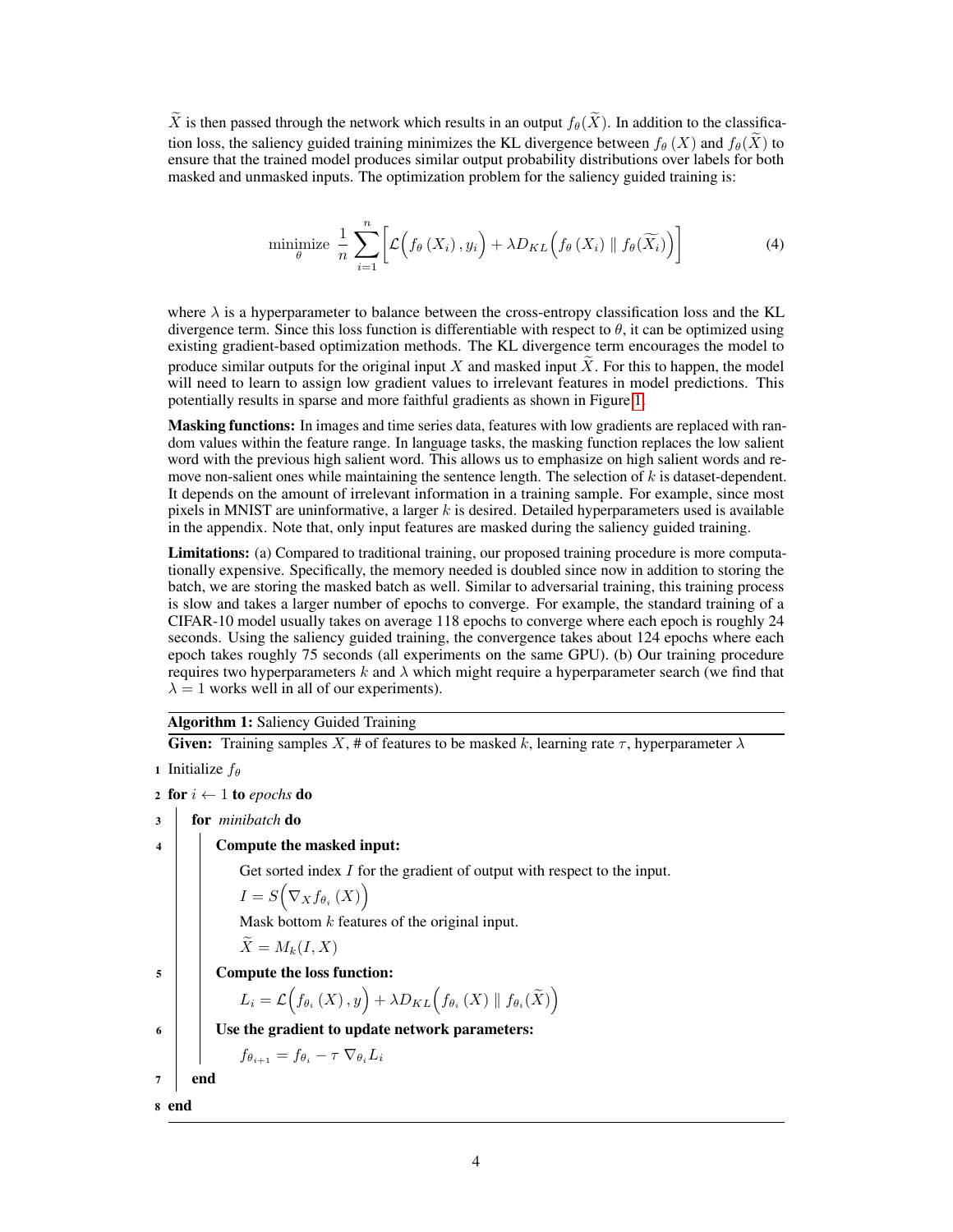# 5 Experiments

All experiments have been repeated 5 times; the results reported below are the average of the 5 runs. Hyperparameters used for each experiment, along with the standard error bars and details on computational resources are available in supplementary materials.

### 5.1 Saliency Guided Training for Images

In the following section, we compare gradient-based explanations produced by regular training versus saliency guided training for MNIST [\[30\]](#page-10-15) trained on a simple CNN [\[29\]](#page-10-16), for CIFAR10 [\[25\]](#page-10-17) trained on ResNet18 [\[16\]](#page-9-14) and for BIRD [\[13\]](#page-9-17) trained on VGG-16 [\[48\]](#page-11-15). Further details about the datasets and models are available in the supplementary material.

<span id="page-4-0"></span>

Figure 2: (A) Comparison between different training methods on MNIST along with distributions of gradient values in each sample. (B) Saliency maps for CIFAR10 and BIRD datasets using regular and saliency guided training. (C) Distribution of gradient means across examples. Maps produced by saliency guided training are more precise: most features have gradient values around zero with large gaps between mean and outliers. Here gradients around zero indicate uninformative features, while very large and very small gradients indicate informative features. Saliency guided training helps reduce noisy fluctuating gradients in between as shown in the box plots.

#### Quality of Saliency Maps for Images

For an image classification problem, in many cases, most features are redundant and not needed by the model to make the prediction. Consider the background of an object in an image; although it covers most of the image, backgrounds are often not essential in the classification task. If the model is focusing on the object rather than the background, we would want the background gradient (i.e., most of the features) to be close to zero.

The examples shown in Figure [2](#page-4-0) were correctly classified by both models. Gradients are scaled per sample to have values between  $-1$  and 1. In Figure [2](#page-4-0) (A) and Figure 2 (B), saliency maps produced by a model trained with saliency guided training were more precise than that trained traditionally. Most saliency maps produced by saliency guided training highlight the object itself rather than the background across different datasets. The distributions of gradient values per sample in Figure [2](#page-4-0) (A) show that most features have small gradient values (near zero) with a large separation of high salient features away from zero for the saliency guided training. Similarly, in Figure [2](#page-4-0) (C), we find that over the entire dataset, gradient values produced by the saliency guided training tend to be concentrated around zero with a large separation between the mean and outliers (highly salient features), indicating the model's ability to differentiate between informative and non-informative features.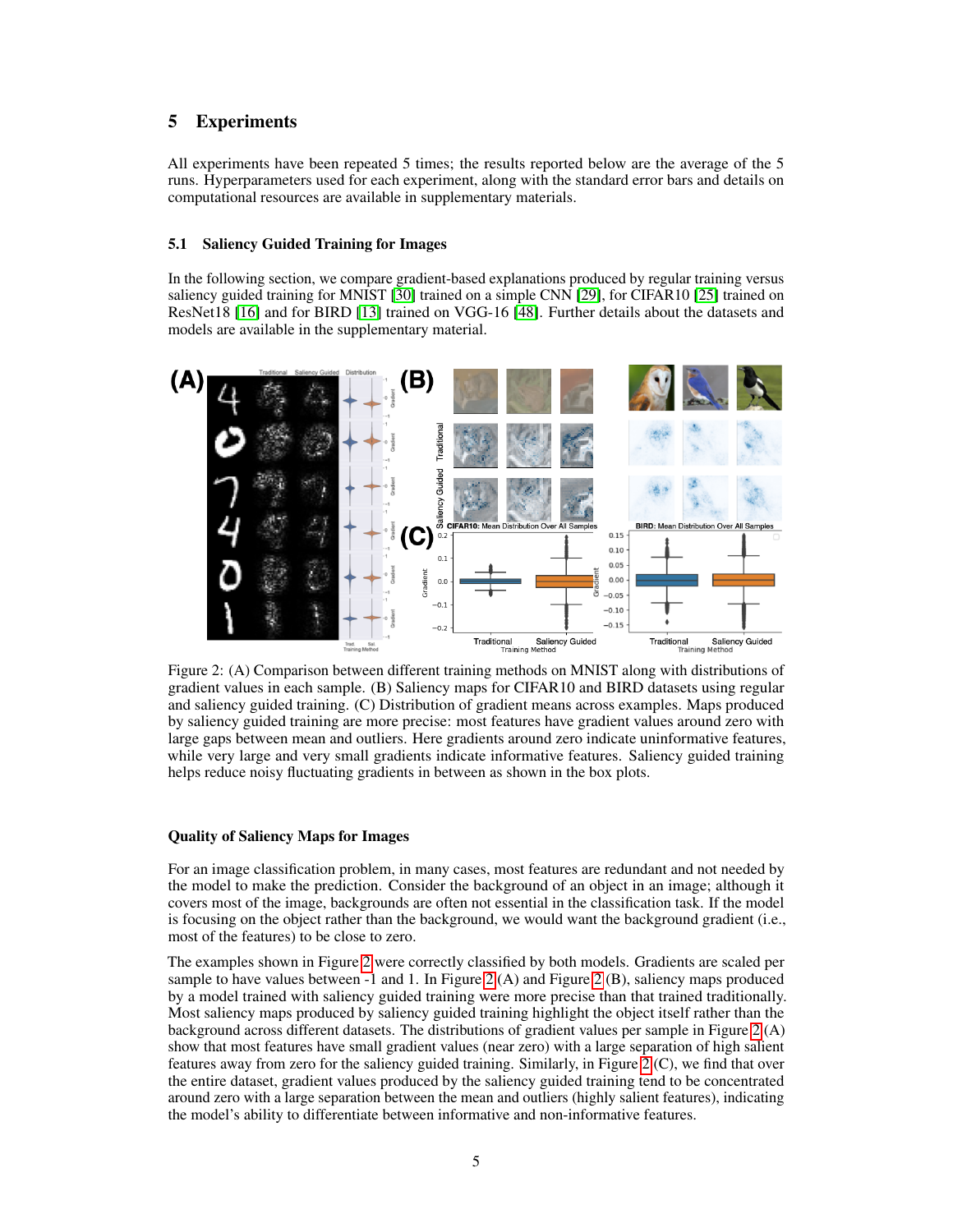<span id="page-5-0"></span>



Figure 3: Model accuracy drop when removing features with high saliency using traditional and the saliency guided training for different gradient-based methods against a random baseline. A steeper drop indicates a better performance. We find that regardless of the saliency method used, the performance improves by the saliency guided training.

#### Model Accuracy Drop

We compare the saliency guided training and traditional training for different saliency methods with modification-based evaluation [\[45,](#page-11-11) [41,](#page-11-12) [23\]](#page-10-18): First, features are ranked according to the saliency values. Then, higher-ranked features are recursively eliminated (the original background in MNIST replaces the eliminated features). Finally, the degradation to the trained model accuracy is reported. This is done at different feature percentages. A steeper drop indicates that the removed features affected the model accuracy more. Figure [3](#page-5-0) compares the model performance degradation on different gradient-based methods; the saliency guided training shows a steeper accuracy drop regardless of the saliency method used.

This experiment can only be performed on a dataset like MNIST since the uninformative feature distribution is known (black background), while this is not the case in other datasets that we have considered. Although such modification-based evaluation methods have been applied to other datasets, [\[45,](#page-11-11) [41,](#page-11-12) [23\]](#page-10-18); Hooker et al. [\[18\]](#page-9-5) showed that removing features produces samples from a different data distribution violating the underlying IID assumption (i.e., the training and evaluation data come from identical distributions). When the feature replacement comes from a different distribution, it is unclear whether the degradation in the model performance is from the distribution shift or the removal of informative features. For that reason, we need to make sure that the model is trained on the mask used during testing to avoid this undesired effect.

<span id="page-5-1"></span>

Figure 4: Accuracy drop in different modification-based evaluation masking approaches.

Hooker et al. [\[18\]](#page-9-5) proposes ROAR where the model is retrained after the feature elimination. However, due to the data redundancy, the retrained model can rely on different features to achieve the same accuracy. Figure [4](#page-5-1) shows the model accuracy drop on traditionally trained MNIST when removing the salient features. The IID line represents replacing features with the black MNIST background (known uninformative distribution), which acts as the ground truth in this particular dataset. The OOD line represents replacing the features with the mean image pixel value as done by [\[45,](#page-11-11) [41,](#page-11-12) [23\]](#page-10-18); and ROAR shows replacing features with the mean value and retraining the model as proposed by Hooker et al. [\[18\]](#page-9-5). Since neither OOD nor ROAR produce results similar to those produced by the IID feature replacement, we argue that modification-based evaluation methods may provide unreliable results unless the uninformative IID distribution is known. We leave further exploration of modification-based evaluation methods to future work.

#### 5.2 Saliency Guided Training for Language

We compare the interpretability of recurrent models trained on language tasks using the ERASER [\[11\]](#page-9-6) benchmark. ERASER was designed to capture how well an explanation provided by models aligns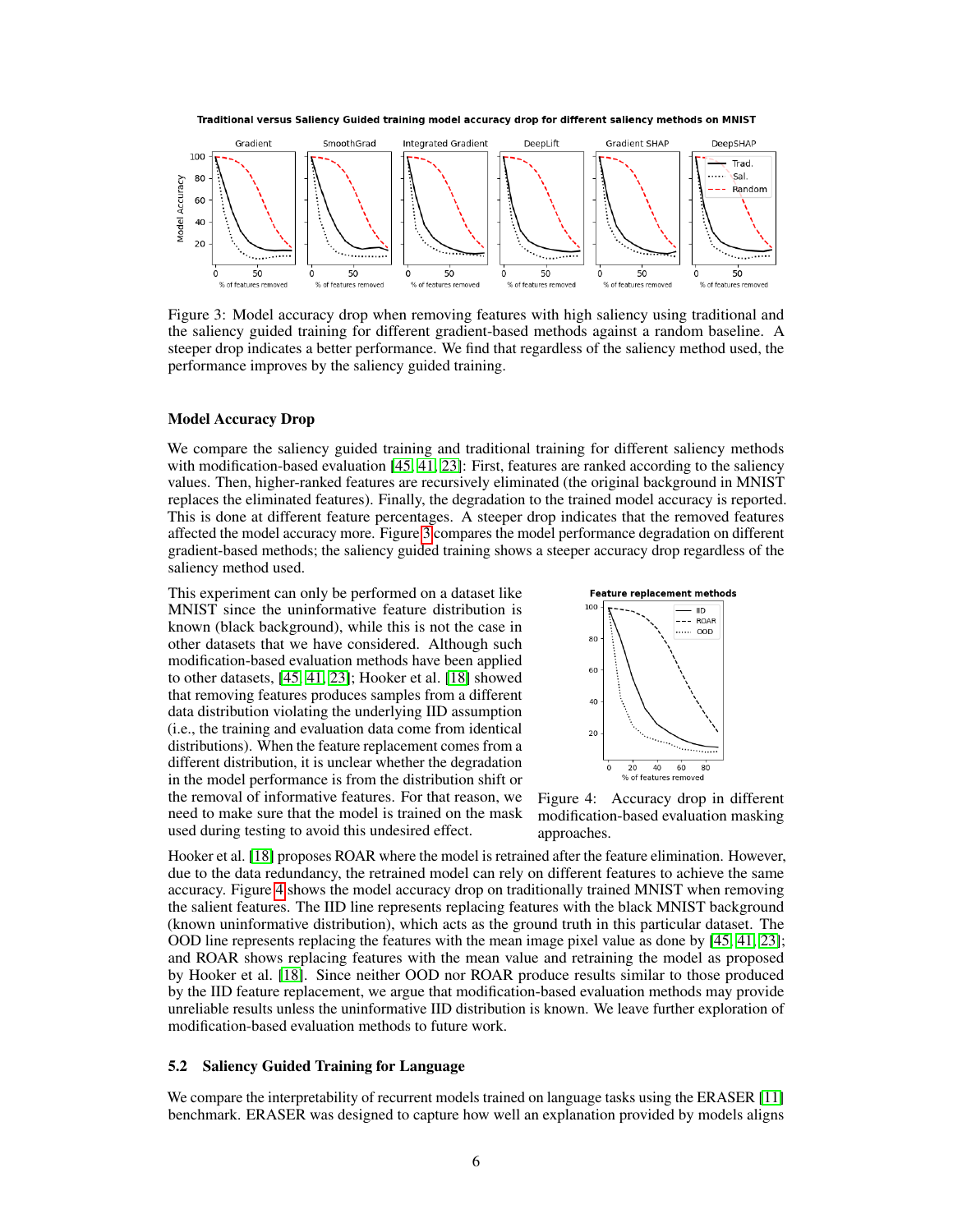with human rationales and how faithful these explanations are (i.e., the degree to which explanation influences the predictions). For our purpose, we only focus on the faithfulness of the explanations.

ERASER provides two metrics to measure interpretability. *Comprehensiveness* evaluates if all features needed to make a prediction are selected. To calculate an explanation comprehensiveness, a new input  $X_i$  is created such that  $X_i = X_i - R_i$  where  $R_i$  is predicted rationales (i.e. the words selected by saliency method as informative). Let  $f_{\theta}(X_i)$  be the prediction of model for class j. The model comprehensiveness is calculated as:

Comprehensiveness = 
$$
f_{\theta}(X_i)_j - f_{\theta}(\overline{X}_i)_j
$$
 (5)

A high score here implies that the explanation removed was influential in the predictions. The second metric is *Sufficiency* that evaluates if the extracted explanations contain enough signal to make a prediction. The following equation gives the explanation sufficiency:

$$
\text{Sufficiency} = f_{\theta} \left( X_i \right)_j - f_{\theta} \left( R_i \right)_j \tag{6}
$$

A lower score implies that the explanations are adequate for a model prediction. The comprehensiveness and sufficiency were calculated at different percentages of features (similar to [\[11\]](#page-9-6) percentages are  $1\%, 5\%, 10\%, 20\%$  and  $50\%$ ), and Area Over the Perturbation Curve (AOPC) is reported.

We focus on datasets that can be formulated as a classification problem: *Movie Reviews:* [\[62\]](#page-12-5) positive/negative sentiment classification for movie reviews. *FEVER:* [\[55\]](#page-11-17) a fact extraction and verification dataset where the goal is verifying claims from textual sources; each claim can either be supported or refuted. *e-SNLI:* [\[8\]](#page-9-18) a natural language inference task where sentence pairs are labeled as entailment, contradiction, neutral and, supporting.

Word embeddings are generated from Glove [\[39\]](#page-10-19); then passed to a bidirectional LSTM [\[17\]](#page-9-16) for classification. Table [1](#page-6-0) compares the scores produced by different saliency methods for traditional and saliency guided training against random assignment baseline. We found that saliency guided training results in a significant improvement in both comprehensiveness and sufficiently for sentiment analysis task *Movie Reviews* dataset. While for fact extraction task *FEVER* dataset, and natural language inference task *e-SNLI* dataset saliency guided training improves comprehensiveness and there is no obvious improvement in sufficiency (this might be due to the adversarial effect of shrinking the sentence to a much smaller size since the number of words identified as "rationales" is smaller than the remaining words).

<span id="page-6-0"></span>

|                              |       | Gradient    |       | <b>Integrated Gradient</b> | SmoothGrad | Random      |       |
|------------------------------|-------|-------------|-------|----------------------------|------------|-------------|-------|
|                              | Trad. | Sal. Guided | Trad. | Sal. Guided                | Trad.      | Sal. Guided |       |
| <b>Movies</b>                |       |             |       |                            |            |             |       |
| Comprehensiveness $\uparrow$ | 0.200 | 0.240       | 0.265 | 0.306                      | 0.198      | 0.256       | 0.056 |
| Sufficiency $\downarrow$     | 0.042 | 0.013       | 0.054 | 0.002                      | 0.034      | 0.008       | 0.294 |
| <b>FEVER</b>                 |       |             |       |                            |            |             |       |
| Comprehensiveness $\uparrow$ | 0.007 | 0.008       | 0.008 | 0.009                      | 0.007      | 0.008       | 0.001 |
| Sufficiency $\downarrow$     | 0.012 | 0.011       | 0.005 | 0.004                      | 0.006      | 0.006       | 0.003 |
| e-SNLI                       |       |             |       |                            |            |             |       |
| Comprehensiveness $\uparrow$ | 0.117 | 0.126       | 0.099 | 0.104                      | 0.117      | 0.118       | 0.058 |
| Sufficiency $\downarrow$     | 0.420 | 0.387       | 0.461 | 0.419                      | 0.476      | 0.455       | 0.366 |

Table 1: Eraser benchmark scores: *Comprehensiveness* and *sufficiency* are in terms of AOPC. 'Random' is a baseline when words are assigned random scores.

#### 5.3 Saliency Guided Training for Time Series

We evaluated saliency guided training for multivariate time series, both quality on multivariate time series MNIST and quantitatively through synthetic data.

## Saliency Maps Quality for Multivariate Time Series

We compare the saliency maps produced on MNIST treated as a multivariate time series where one image axis is time. Figure [5](#page-7-0) shows the saliency maps produced by different *(neural architecture, saliency method)* pairs when different training procedures were used. There is a visible improvement in saliency quality across different networks when saliency guided training is used.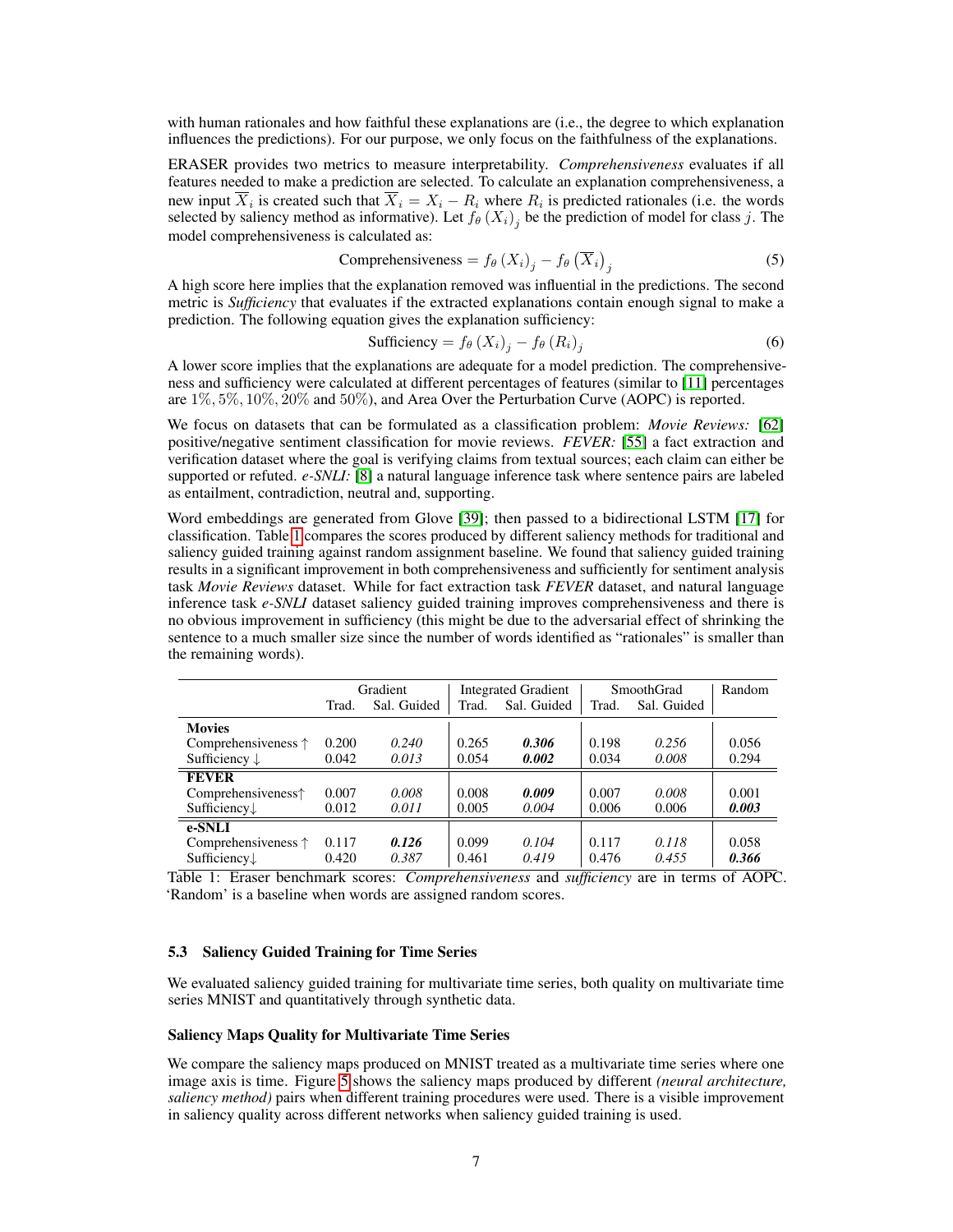<span id="page-7-0"></span>

Figure 5: Saliency maps produced for *(neural architecture, saliency method)* pairs. Traditional training was used for networks in the  $1<sup>st</sup>$  row, while saliency guided training was used for the  $2<sup>nd</sup>$  row. Grad, DL, GS and DLS stand for Gradient, DeepLift, Gradient SHAP and DeepSHAP, respectively. There is an improvement in the quality of saliency maps when saliency guided training is used.

#### Quantitative Analysis on Synthetic Data

We evaluated the saliency guided training on a multivariate time series benchmark proposed by Ismail et al. [\[21\]](#page-10-10). The benchmark consists of 10 synthetic datasets, each examining different design aspects in typical time series datasets. Informative features are highlighted by the addition of a constant  $\mu$  to the positive class and subtraction of  $\mu$  from the negative class. Following Ismail et al. [\[21\]](#page-10-10), we compare 4 neural architectures: LSTM [\[17\]](#page-9-16), LSTM with Input-Cell Attention [\[20\]](#page-9-4), Temporal Convolutional Network (TCN) [\[28\]](#page-10-14) and, Transformers [\[58\]](#page-11-16). Additional details about the dataset and architectures are provided in the supplementary material.

Quantitatively measuring the interpretability of a *(neural architecture, saliency method)* pair involves applying the saliency method, ranking features according to the saliency values, replacing high salient features with uninformative features from the original distribution at different percentages. Finally, the area under the precision curve (AUP) and the area under the recall curve (AUR) is calculated by the precision/recall values at different levels of degradation. Similar to Ismail et al. [\[21\]](#page-10-10), we compare the AUP and AUR with a random baseline; since the baseline might be different for different models, we reported the difference between metrics values generated using the saliency method and the baseline. For example, the difference between gradient and random baseline *Diff*(AUP) when the model is trained traditionally is calculated as:

$$
Diff(AUP)_{Grad,Trad.} = AUP_{Grad,Trad.} - AUP_{Random,Trad.} \tag{7}
$$

Similarly difference when the model is trained using saliency guided training is:

$$
Diff(AUP)_{Grad, Sal.} = AUP_{Grad, Sal.} - AUP_{Random, Sal.}
$$
\n(8)

The mean metrics over all 10 datasets is shown in Table [2.](#page-7-1) Higher values indicate better performance; negative values indicate performance similar to random feature assignment. Overall, the best performance was achieved by *(TCN, Integrated gradients)* when using saliency guided training. Detailed results for each dataset are available in the supplementary material.

<span id="page-7-1"></span>

| Metric    | Architecture    | Gradient |          | <b>Integrated Gradient</b> |          | DeepLIFT |          | <b>Gradient SHAP</b> |          | DeepSHAP |          | SmoothGrad |          |
|-----------|-----------------|----------|----------|----------------------------|----------|----------|----------|----------------------|----------|----------|----------|------------|----------|
|           |                 | Trad.    | Sal.     | Trad.                      | Sal.     | Trad.    | Sal.     | Trad.                | Sal.     | Trad.    | Sal.     | Trad.      | Sal.     |
| Diff(AUP) | <b>LSTM</b>     | $-0.113$ | $-0.119$ | $-0.083$                   | $-0.024$ | $-0.097$ | $-0.108$ | $-0.088$             | $-0.069$ | $-0.098$ | $-0.109$ | $-0.110$   | $-0.097$ |
|           | $LSTM + Input.$ | 0.060    | 0.118    | 0.188                      | 0.245    | 0.202    | 0.263    | 0.198                | 0.250    | 0.214    | 0.272    | 0.040      | 0.084    |
|           | TCN             | 0.106    | 0.168    | 0.233                      | 0.291    | 0.248    | 0.270    | 0.235                | 0.288    | 0.263    | 0.280    | 0.088      | 0.155    |
|           | Transformer     | $-0.054$ | $-0.062$ | 0.061                      | 0.044    | $-0.040$ | $-0.032$ | 0.069                | 0.023    | $-0.014$ | $-0.055$ | $-0.018$   | $-0.046$ |
| Diff(AUR) | <b>LSTM</b>     | $-0.017$ | 0.019    | 0.062                      | 0.121    | 0.047    | 0.089    | 0.060                | 0.102    | 0.031    | 0.075    | 0.007      | 0.004    |
|           | $LSTM + Input.$ | 0.075    | 0.136    | 0.185                      | 0.198    | 0.187    | 0.204    | 0.182                | 0.196    | 0.183    | 0.201    | 0.043      | 0.111    |
|           | <b>TCN</b>      | 0.125    | 0.171    | 0.191                      | 0.210    | 0.202    | 0.204    | 0.185                | 0.209    | 0.196    | 0.192    | 0.046      | 0.138    |
|           | Transformer     | 0.102    | 0.104    | 0.182                      | 0.176    | 0.145    | 0.146    | 0.171                | 0.162    | 0.101    | 0.065    | 0.040      | 0.018    |

Table 2: The mean difference in weighted AUP and AUR for different *(neural architecture, saliency method*) pairs. Overall, the best preference was achieved by TCN when using Integrated gradients as a saliency method and saliency guided training procedure.

#### Saliency Guided Training reduces vanishing saliency of recurrent neural networks

Ismail et al. [\[20\]](#page-9-4) showed that saliency maps in RNNs vanish over time, biasing detection of salient features only to later time steps. This section investigates if using saliency guided training reduces the vanishing saliency issue in RNNs. Repeating experiments done by Ismail et al. [\[20\]](#page-9-4), three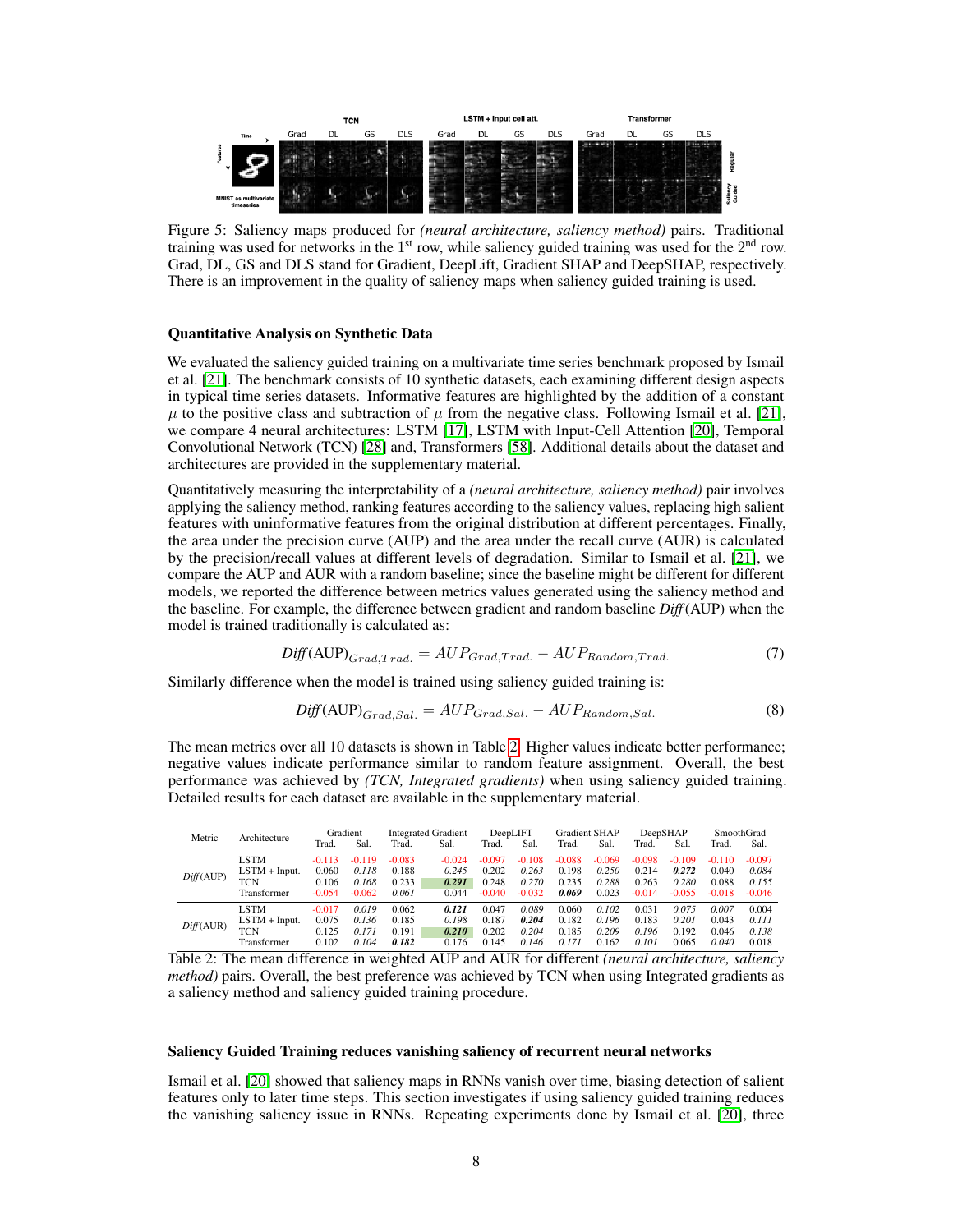synthetic datasets were generated as shown Figure [6](#page-8-0) (A). The specific features and the time intervals (boxes) on which they are considered important are varied between datasets to test the model's ability to capture importance at different time intervals. We trained an LSTM with traditional and saliency guided training procedures.

The area under precision curve (AUP) and the area under the recall curve (AUR) are calculated by the precision/recall values at different levels of degradation. Higher AUP and AUR suggest better performance. Results are shown in Figure [6](#page-8-0) (B).

<span id="page-8-0"></span>A traditionally trained LSTM shows clear bias in detecting features in the later time steps; AUP and AUR increase as informative features move to later time steps. When saliency guided training is used, LSTM was able to identify informative features regardless of their locations in time.



Figure 6: (A) Samples from 3 different simulated datasets, informative features are located at the earlier, intermediate, and later time steps. (B) AUP and AUR were produced by LSTM by traditional and saliency guided training procedures. Traditionally trained LSTM shows clear bias in detecting features in the later time steps. When saliency guided training is used, there is no time bias.

# 6 Summary and Conclusion

We propose *saliency guided training* as a new training procedure that improves the quality of explanations produced by existing gradient-based saliency methods. *saliency guided training* is optimized to reduce gradient values for irrelevant features. This is done by masking input features with low gradients and then minimizing the KL divergence between outputs from the original and masked inputs along with the main loss function. We demonstrated the effectiveness of the *saliency guided training* on images, language, and multivariate time series.

Our proposed training method encourages models to sharpen the gradient-based explanations they provide. It does this however without requiring explanations as input. It instead may be cast as a regularization procedure where regularization is provided by feature sparsity driven by a gradient-based feature attribution. This is an alternative approach to using ground truth explanations to force the model to be *right for the right reasons* [\[44\]](#page-11-13). We found that training model explanations in an unsupervised fashion also improves model faithfulness. This opens an interesting avenue for other unsupervised, perhaps regularization-based, methods to improve the interpretability of prediction models.

## 7 Acknowledgments

This project was supported in part by NSF CAREER AWARD 1942230, a grant from NIST 60NANB20D134, NSF award CDS&E:1854532, ONR grant 13370299 and AWS Machine Learning Research Award.

## References

<span id="page-8-1"></span>[1] Julius Adebayo, Justin Gilmer, Michael Muelly, Ian Goodfellow, Moritz Hardt, and Been Kim. Sanity checks for saliency maps. In *Advances in Neural Information Processing Systems*, 2018.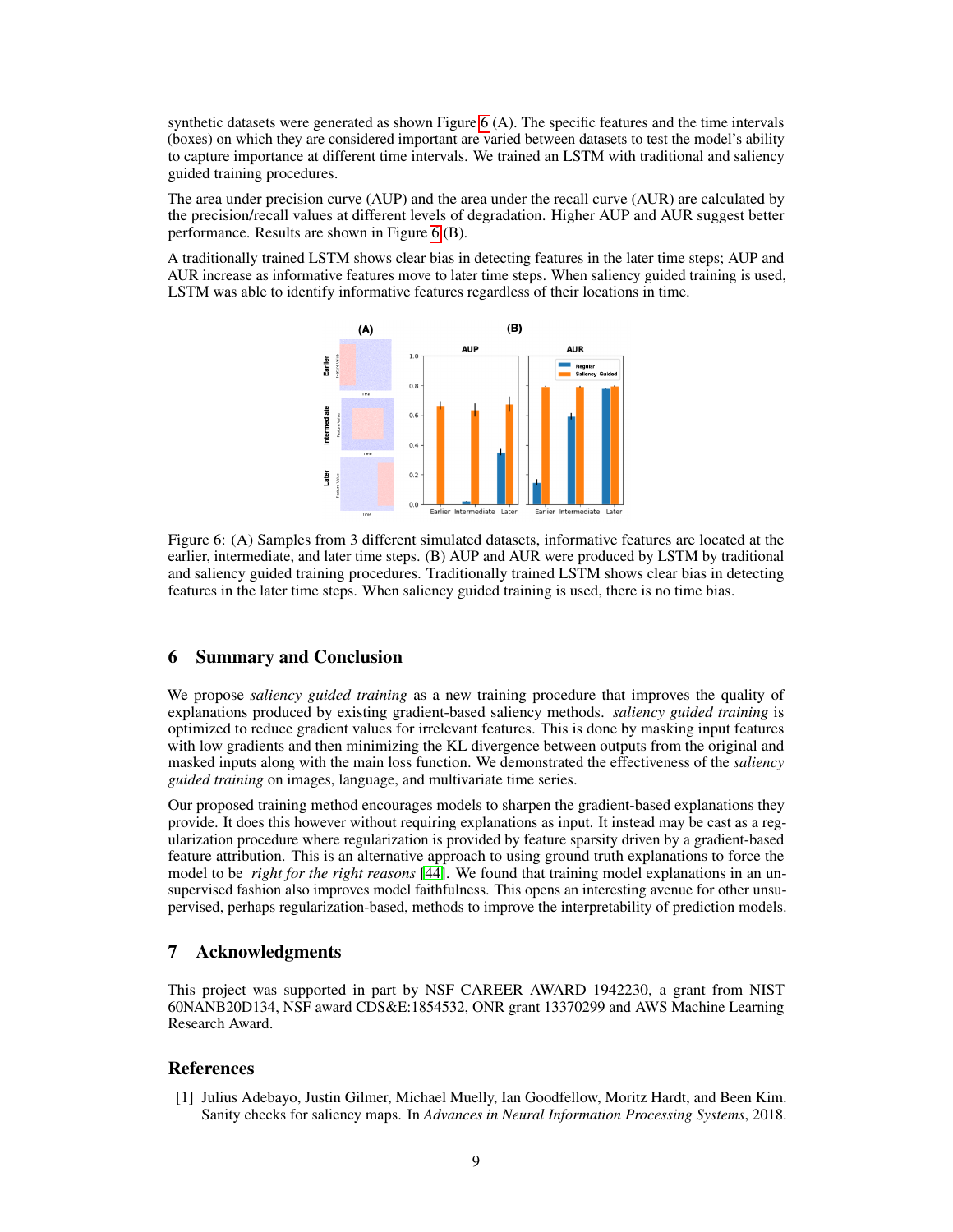- <span id="page-9-8"></span>[2] Julius Adebayo, Michael Muelly, Ilaria Liccardi, and Been Kim. Debugging tests for model explanations. *arXiv preprint arXiv:2011.05429*, 2020.
- <span id="page-9-3"></span>[3] Marco Ancona, Enea Ceolini, Cengiz Öztireli, and Markus Gross. Towards better understanding of gradient-based attribution methods for deep neural networks. *International Conference on Learning Representations*, 2018.
- <span id="page-9-9"></span>[4] Jimmy Ba and Rich Caruana. Do deep nets really need to be deep? In *Advances in Neural Information Processing Systems*, 2014.
- <span id="page-9-1"></span>[5] Sebastian Bach, Alexander Binder, Grégoire Montavon, Frederick Klauschen, Klaus-Robert Müller, and Wojciech Samek. On pixel-wise explanations for non-linear classifier decisions by layer-wise relevance propagation. In *PLoS ONE*, 2015.
- <span id="page-9-2"></span>[6] David Baehrens, Timon Schroeter, Stefan Harmeling, Motoaki Kawanabe, Katja Hansen, and Klaus-Robert MÄžller. How to explain individual classification decisions. In *Journal of Machine Learning Research*, 2010.
- <span id="page-9-15"></span>[7] Shaojie Bai, J Zico Kolter, and Vladlen Koltun. An empirical evaluation of generic convolutional and recurrent networks for sequence modeling. *arXiv preprint arXiv:1803.01271*, 2018.
- <span id="page-9-18"></span>[8] Oana-Maria Camburu, Tim Rocktäschel, Thomas Lukasiewicz, and Phil Blunsom. e-snli: Natural language inference with natural language explanations. *arXiv preprint arXiv:1812.01193*, 2018.
- <span id="page-9-0"></span>[9] Rich Caruana, Yin Lou, Johannes Gehrke, Paul Koch, Marc Sturm, and Noemie Elhadad. Intelligible models for healthcare: Predicting pneumonia risk and hospital 30-day readmission. In *International conference on knowledge discovery and data mining*, 2015.
- <span id="page-9-13"></span>[10] Terrance DeVries and Graham W Taylor. Improved regularization of convolutional neural networks with cutout. *arXiv preprint arXiv:1708.04552*, 2017.
- <span id="page-9-6"></span>[11] Jay DeYoung, Sarthak Jain, Nazneen Fatema Rajani, Eric Lehman, Caiming Xiong, Richard Socher, and Byron C Wallace. Eraser: A benchmark to evaluate rationalized nlp models. *arXiv preprint arXiv:1911.03429*, 2019.
- <span id="page-9-10"></span>[12] Nicholas Frosst and Geoffrey Hinton. Distilling a neural network into a soft decision tree. *arXiv preprint arXiv:1711.09784*, 2017.
- <span id="page-9-17"></span>[13] Gerry. 265 bird species, 2021. URL [https://www.kaggle.com/gpiosenka/](https://www.kaggle.com/gpiosenka/100-bird-species/) [100-bird-species/](https://www.kaggle.com/gpiosenka/100-bird-species/).
- <span id="page-9-11"></span>[14] Reza Ghaeini, Xiaoli Z Fern, Hamed Shahbazi, and Prasad Tadepalli. Saliency learning: Teaching the model where to pay attention. *arXiv preprint arXiv:1902.08649*, 2019.
- <span id="page-9-7"></span>[15] Amirata Ghorbani, Abubakar Abid, and James Zou. Interpretation of neural networks is fragile. In *AAAI Conference on Artificial Intelligence*, 2019.
- <span id="page-9-14"></span>[16] Kaiming He, Xiangyu Zhang, Shaoqing Ren, and Jian Sun. Deep residual learning for image recognition. In *Proceedings of the IEEE conference on computer vision and pattern recognition*, 2016.
- <span id="page-9-16"></span>[17] Sepp Hochreiter and Jürgen Schmidhuber. Long short-term memory. In *Neural computation*, 1997.
- <span id="page-9-5"></span>[18] Sara Hooker, Dumitru Erhan, Pieter-Jan Kindermans, and Been Kim. A benchmark for interpretability methods in deep neural networks. In *Advances in Neural Information Processing Systems*, 2019.
- <span id="page-9-12"></span>[19] Qibin Hou, Peng-Tao Jiang, Yunchao Wei, and Ming-Ming Cheng. Self-erasing network for integral object attention. *arXiv preprint arXiv:1810.09821*, 2018.
- <span id="page-9-4"></span>[20] Aya Abdelsalam Ismail, Mohamed Gunady, Luiz Pessoa, Hector Corrada Bravo, and Soheil Feizi. Input-cell attention reduces vanishing saliency of recurrent neural networks. In *Advances in Neural Information Processing Systems*, 2019.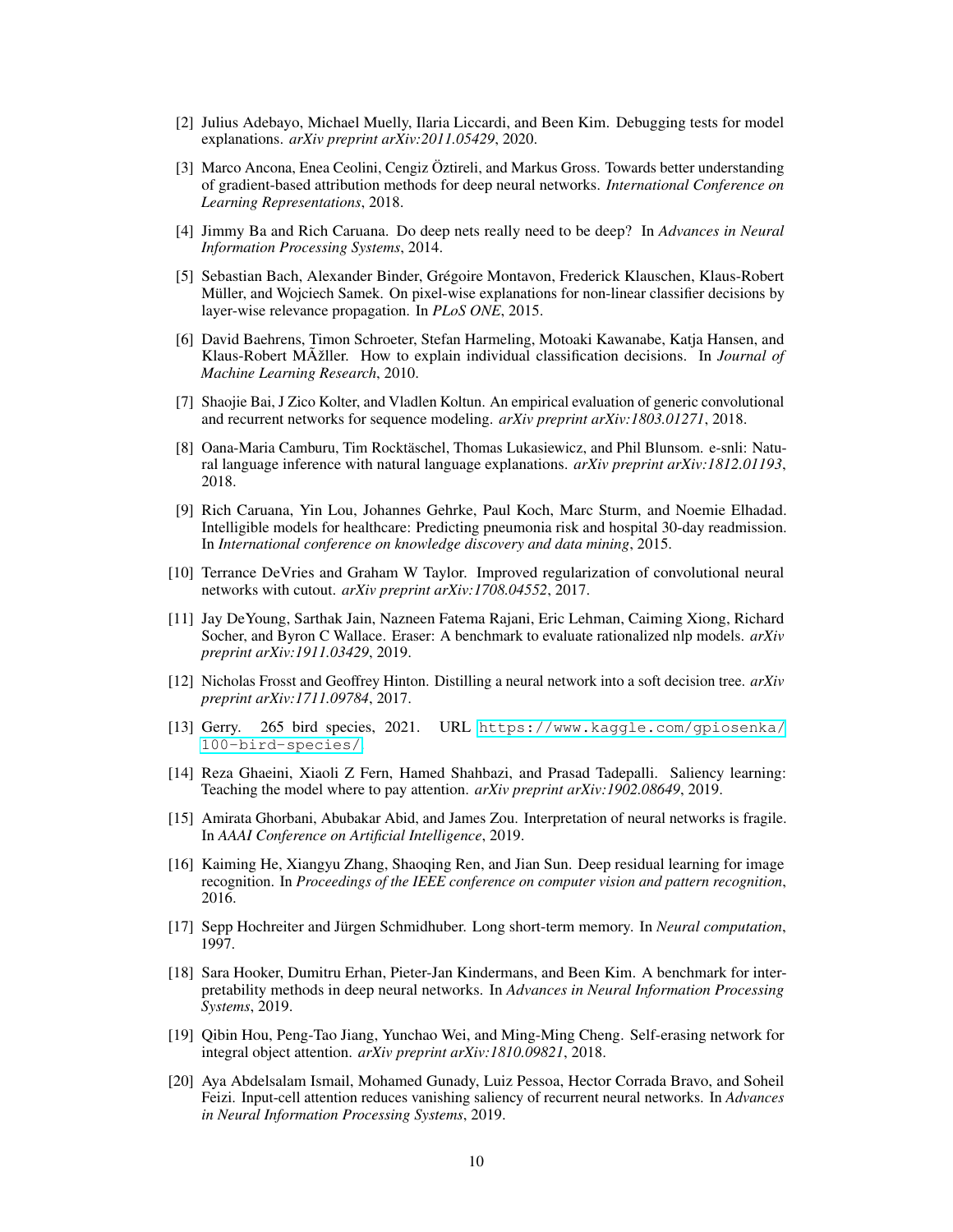- <span id="page-10-10"></span>[21] Aya Abdelsalam Ismail, Mohamed Gunady, Héctor Corrada Bravo, and Soheil Feizi. Benchmarking deep learning interpretability in time series predictions. *arXiv preprint arXiv:2010.13924*, 2020.
- <span id="page-10-5"></span>[22] Pieter-Jan Kindermans, Kristof Schütt, Klaus-Robert Müller, and Sven Dähne. Investigating the influence of noise and distractors on the interpretation of neural networks. *arXiv preprint arXiv:1611.07270*, 2016.
- <span id="page-10-18"></span>[23] Pieter-Jan Kindermans, Kristof T Schütt, Maximilian Alber, Klaus-Robert Müller, Dumitru Erhan, Been Kim, and Sven Dähne. Learning how to explain neural networks: Patternnet and patternattribution. *arXiv preprint arXiv:1705.05598*, 2017.
- <span id="page-10-11"></span>[24] Pieter-Jan Kindermans, Sara Hooker, Julius Adebayo, Maximilian Alber, Kristof T Schütt, Sven Dähne, Dumitru Erhan, and Been Kim. The (un) reliability of saliency methods. In *Explainable AI: Interpreting, Explaining and Visualizing Deep Learning*, 2019.
- <span id="page-10-17"></span>[25] Alex Krizhevsky, Geoffrey Hinton, et al. Learning multiple layers of features from tiny images. *Citeseer*, 2009.
- <span id="page-10-1"></span>[26] Alex Krizhevsky, Ilya Sutskever, and Geoffrey E Hinton. Imagenet classification with deep convolutional neural networks. *Advances in neural information processing systems*, 2012.
- <span id="page-10-8"></span>[27] Solomon Kullback and Richard A Leibler. On information and sufficiency. *The annals of mathematical statistics*, 1951.
- <span id="page-10-14"></span>[28] Colin Lea, Michael Flynn, Rene Vidal, Austin Reiter, and Gregory Hager. Temporal convolutional networks for action segmentation and detection. In *Conference on Computer Vision and Pattern Recognition*, 2017.
- <span id="page-10-16"></span>[29] Yann LeCun, Léon Bottou, Yoshua Bengio, and Patrick Haffner. Gradient-based learning applied to document recognition. *Proceedings of the IEEE*, 1998.
- <span id="page-10-15"></span>[30] Yann LeCun, Corinna Cortes, and CJ Burges. Mnist handwritten digit database, 2010.
- <span id="page-10-0"></span>[31] Yann LeCun, Yoshua Bengio, and Geoffrey Hinton. Deep learning. *nature*, 2015.
- <span id="page-10-6"></span>[32] Alexander Levine, Sahil Singla, and Soheil Feizi. Certifiably robust interpretation in deep learning. *arXiv preprint arXiv:1905.12105*, 2019.
- <span id="page-10-12"></span>[33] Kunpeng Li, Ziyan Wu, Kuan-Chuan Peng, Jan Ernst, and Yun Fu. Tell me where to look: Guided attention inference network. In *Proceedings of the IEEE Conference on Computer Vision and Pattern Recognition*, 2018.
- <span id="page-10-3"></span>[34] Zachary C Lipton. The mythos of model interpretability. In *Queue*, 2018.
- <span id="page-10-4"></span>[35] Yin Lou, Rich Caruana, and Johannes Gehrke. Intelligible models for classification and regression. In *Proceedings of the 18th ACM SIGKDD international conference on Knowledge discovery and data mining*, 2012.
- <span id="page-10-7"></span>[36] Scott M Lundberg and Su-In Lee. A unified approach to interpreting model predictions. In *Advances in Neural Information Processing Systems*, 2017.
- <span id="page-10-2"></span>[37] Ziad Obermeyer and Ezekiel J Emanuel. Predicting the future—big data, machine learning, and clinical medicine. In *The New England journal of medicine*, 2016.
- <span id="page-10-13"></span>[38] Aaron van den Oord, Sander Dieleman, Heiga Zen, Karen Simonyan, Oriol Vinyals, Alex Graves, Nal Kalchbrenner, Andrew Senior, and Koray Kavukcuoglu. Wavenet: A generative model for raw audio. *arXiv preprint arXiv:1609.03499*, 2016.
- <span id="page-10-19"></span>[39] Jeffrey Pennington, Richard Socher, and Christopher D Manning. Glove: Global vectors for word representation. In *Proceedings of the 2014 conference on empirical methods in natural language processing (EMNLP)*, 2014.
- <span id="page-10-9"></span>[40] Simon Perkins, Kevin Lacker, and James Theiler. Grafting: Fast, incremental feature selection by gradient descent in function space. *The Journal of Machine Learning Research*, 2003.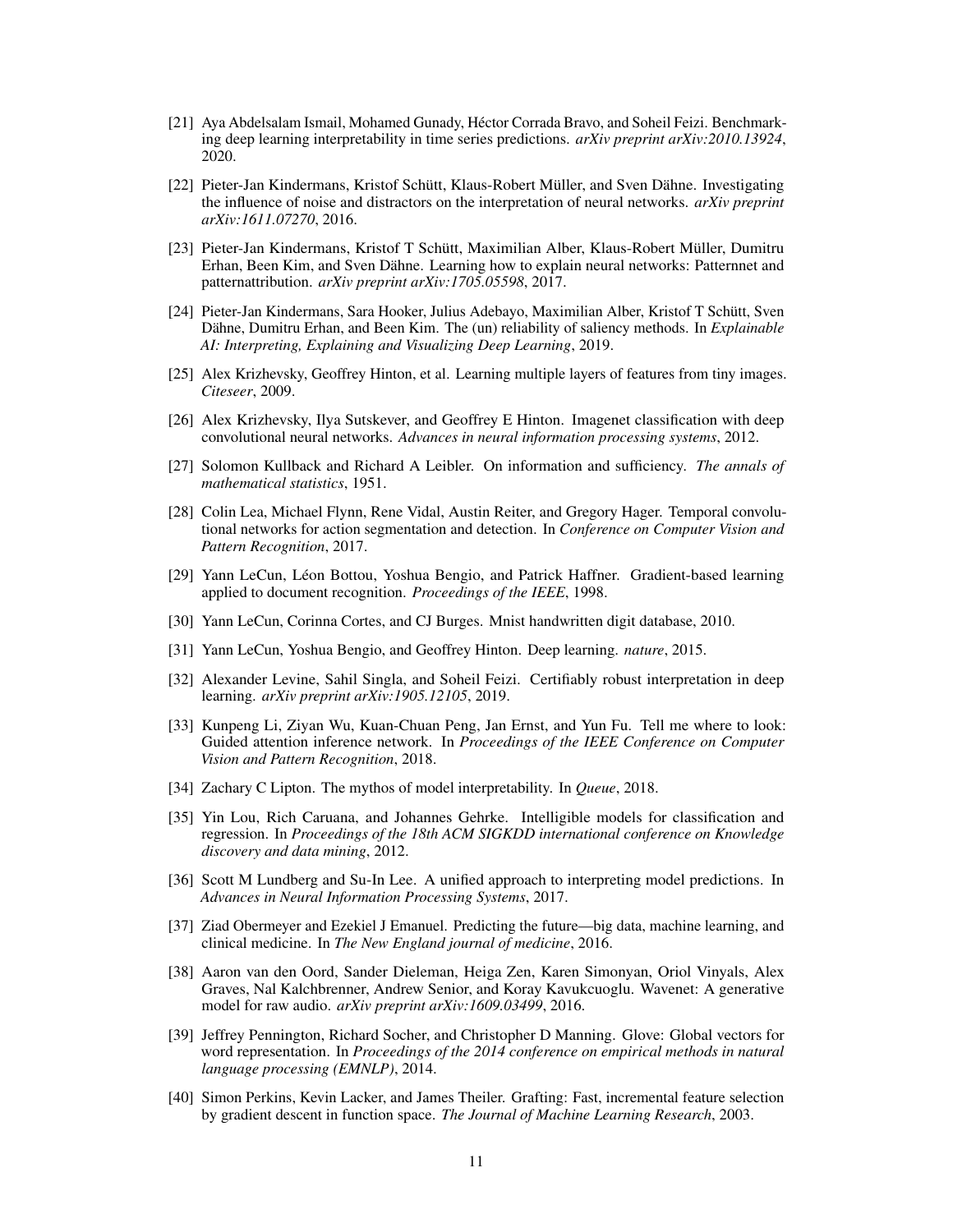- <span id="page-11-12"></span>[41] Vitali Petsiuk, Abir Das, and Kate Saenko. Rise: Randomized input sampling for explanation of black-box models. *arXiv preprint arXiv:1806.07421*, 2018.
- <span id="page-11-8"></span>[42] Marco Tulio Ribeiro, Sameer Singh, and Carlos Guestrin. " why should i trust you?" explaining the predictions of any classifier. In *Proceedings of the 22nd ACM SIGKDD international conference on knowledge discovery and data mining*, 2016.
- <span id="page-11-0"></span>[43] Michael L Rich. Machine learning, automated suspicion algorithms, and the fourth amendment. In *University of Pennsylvania Law Review*, 2016.
- <span id="page-11-13"></span>[44] Andrew Slavin Ross, Michael C Hughes, and Finale Doshi-Velez. Right for the right reasons: Training differentiable models by constraining their explanations. *arXiv preprint arXiv:1703.03717*, 2017.
- <span id="page-11-11"></span>[45] Wojciech Samek, Alexander Binder, Grégoire Montavon, Sebastian Lapuschkin, and Klaus-Robert Müller. Evaluating the visualization of what a deep neural network has learned. *IEEE transactions on neural networks and learning systems*, 2016.
- <span id="page-11-6"></span>[46] Ramprasaath R Selvaraju, Michael Cogswell, Abhishek Das, Ramakrishna Vedantam, Devi Parikh, and Dhruv Batra. Grad-cam: Visual explanations from deep networks via gradient-based localization. In *Proceedings of the IEEE international conference on computer vision*, 2017.
- <span id="page-11-5"></span>[47] Avanti Shrikumar, Peyton Greenside, and Anshul Kundaje. Learning important features through propagating activation differences. In *International Conference on Machine Learning*, 2017.
- <span id="page-11-15"></span>[48] Karen Simonyan and Andrew Zisserman. Very deep convolutional networks for large-scale image recognition. *arXiv preprint arXiv:1409.1556*, 2014.
- <span id="page-11-1"></span>[49] Karen Simonyan, Andrea Vedaldi, and Andrew Zisserman. Deep inside convolutional networks: Visualising image classification models and saliency maps. *CoRR*, 2013.
- <span id="page-11-14"></span>[50] Krishna Kumar Singh and Yong Jae Lee. Hide-and-seek: Forcing a network to be meticulous for weakly-supervised object and action localization. In *2017 IEEE international conference on computer vision (ICCV)*. IEEE, 2017.
- <span id="page-11-4"></span>[51] Sahil Singla, Eric Wallace, Shi Feng, and Soheil Feizi. Understanding impacts of high-order loss approximations and features in deep learning interpretation. In *International Conference on Machine Learning*. PMLR, 2019.
- <span id="page-11-3"></span>[52] Daniel Smilkov, Nikhil Thorat, Been Kim, Fernanda Viégas, and Martin Wattenberg. Smoothgrad: removing noise by adding noise. *arXiv preprint arXiv:1706.03825*, 2017.
- <span id="page-11-2"></span>[53] Mukund Sundararajan, Ankur Taly, and Qiqi Yan. Axiomatic attribution for deep networks. In *International Conference on Machine Learning*, 2017.
- <span id="page-11-7"></span>[54] Harini Suresh, Nathan Hunt, Alistair Johnson, Leo Anthony Celi, Peter Szolovits, and Marzyeh Ghassemi. Clinical intervention prediction and understanding using deep networks. *arXiv preprint arXiv:1705.08498*, 2017.
- <span id="page-11-17"></span>[55] James Thorne, Andreas Vlachos, Christos Christodoulopoulos, and Arpit Mittal. Fever: a large-scale dataset for fact extraction and verification. *arXiv preprint arXiv:1803.05355*, 2018.
- <span id="page-11-10"></span>[56] Richard Tomsett, Dan Harborne, Supriyo Chakraborty, Prudhvi Gurram, and Alun Preece. Sanity checks for saliency metrics. In *Proceedings of the AAAI conference on artificial intelligence*, 2020.
- <span id="page-11-9"></span>[57] Sana Tonekaboni, Shalmali Joshi, Kieran Campbell, David Duvenaud, and Anna Goldenberg. What went wrong and when? instance-wise feature importance for time-series models. *arXiv preprint arXiv:2003.02821*, 2020.
- <span id="page-11-16"></span>[58] Ashish Vaswani, Noam Shazeer, Niki Parmar, Jakob Uszkoreit, Llion Jones, Aidan N Gomez, Łukasz Kaiser, and Illia Polosukhin. Attention is all you need. In *Advances in Neural Information Processing Systems*, 2017.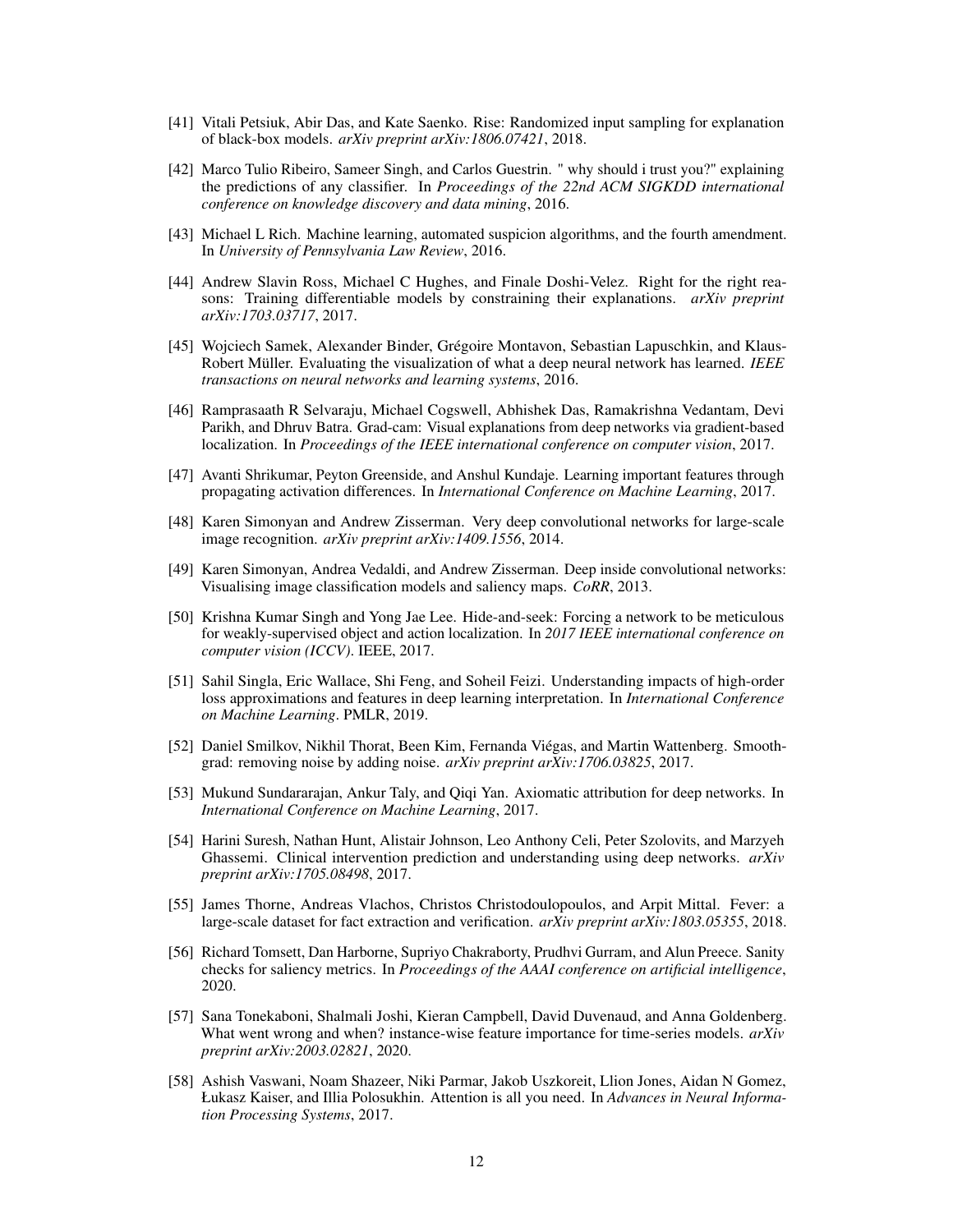- <span id="page-12-4"></span>[59] Lezi Wang, Ziyan Wu, Srikrishna Karanam, Kuan-Chuan Peng, Rajat Vikram Singh, Bo Liu, and Dimitris N Metaxas. Sharpen focus: Learning with attention separability and consistency. In *Proceedings of the IEEE/CVF International Conference on Computer Vision*, 2019.
- <span id="page-12-3"></span>[60] Yunchao Wei, Jiashi Feng, Xiaodan Liang, Ming-Ming Cheng, Yao Zhao, and Shuicheng Yan. Object region mining with adversarial erasing: A simple classification to semantic segmentation approach. In *Proceedings of the IEEE conference on computer vision and pattern recognition*, 2017.
- <span id="page-12-2"></span>[61] Mike Wu, Michael C Hughes, Sonali Parbhoo, Maurizio Zazzi, Volker Roth, and Finale Doshi-Velez. Beyond sparsity: Tree regularization of deep models for interpretability. In *AAAI Conference on Artificial Intelligence*, 2018.
- <span id="page-12-5"></span>[62] Omar Zaidan and Jason Eisner. Modeling annotators: A generative approach to learning from annotator rationales. In *Proceedings of the 2008 conference on Empirical methods in natural language processing*, 2008.
- <span id="page-12-0"></span>[63] Matthew D Zeiler and Rob Fergus. Visualizing and understanding convolutional networks. In *European conference on computer vision*, 2014.
- <span id="page-12-1"></span>[64] Bolei Zhou, Aditya Khosla, Agata Lapedriza, Aude Oliva, and Antonio Torralba. Learning deep features for discriminative localization. In *Proceedings of the IEEE conference on computer vision and pattern recognition*, 2016.

# **Checklist**

Please do not modify the questions and only use the provided macros for your answers. Note that the Checklist section does not count towards the page limit. In your paper, please delete this instructions block and only keep the Checklist section heading above, along with the questions/answers below.

- 1. For all authors...
	- (a) Do the main claims made in the abstract and introduction accurately reflect the paper's contributions and scope? [Yes]
	- (b) Did you describe the limitations of your work? [Yes] section 4
	- (c) Did you discuss any potential negative social impacts of your work? [N/A]
	- (d) Have you read the ethics review guidelines and ensured that your paper conforms to them? [Yes]
- 2. If you are including theoretical results...
	- (a) Did you state the full set of assumptions of all theoretical results? [N/A]
	- (b) Did you include complete proofs of all theoretical results? [N/A]
- 3. If you ran experiments...
	- (a) Did you include the code, data, and instructions needed to reproduce the main experimental results (either in the supplemental material or as a URL)? [Yes]
	- (b) Did you specify all the training details (e.g., data splits, hyperparameters, how they were chosen)? [Yes] In the supplemental material
	- (c) Did you report error bars (e.g., with respect to the random seed after running experiments multiple times)? [Yes] In the supplemental material
	- (d) Did you include the total amount of compute and the type of resources used (e.g., type of GPUs, internal cluster, or cloud provider)? [Yes] In the supplemental material
- 4. If you are using existing assets (e.g., code, data, models) or curating/releasing new assets...
	- (a) If your work uses existing assets, did you cite the creators? [Yes]
	- (b) Did you mention the license of the assets? [N/A]
	- (c) Did you include any new assets either in the supplemental material or as a URL? $[N/A]$
	- (d) Did you discuss whether and how consent was obtained from people whose data you're using/curating? [N/A]